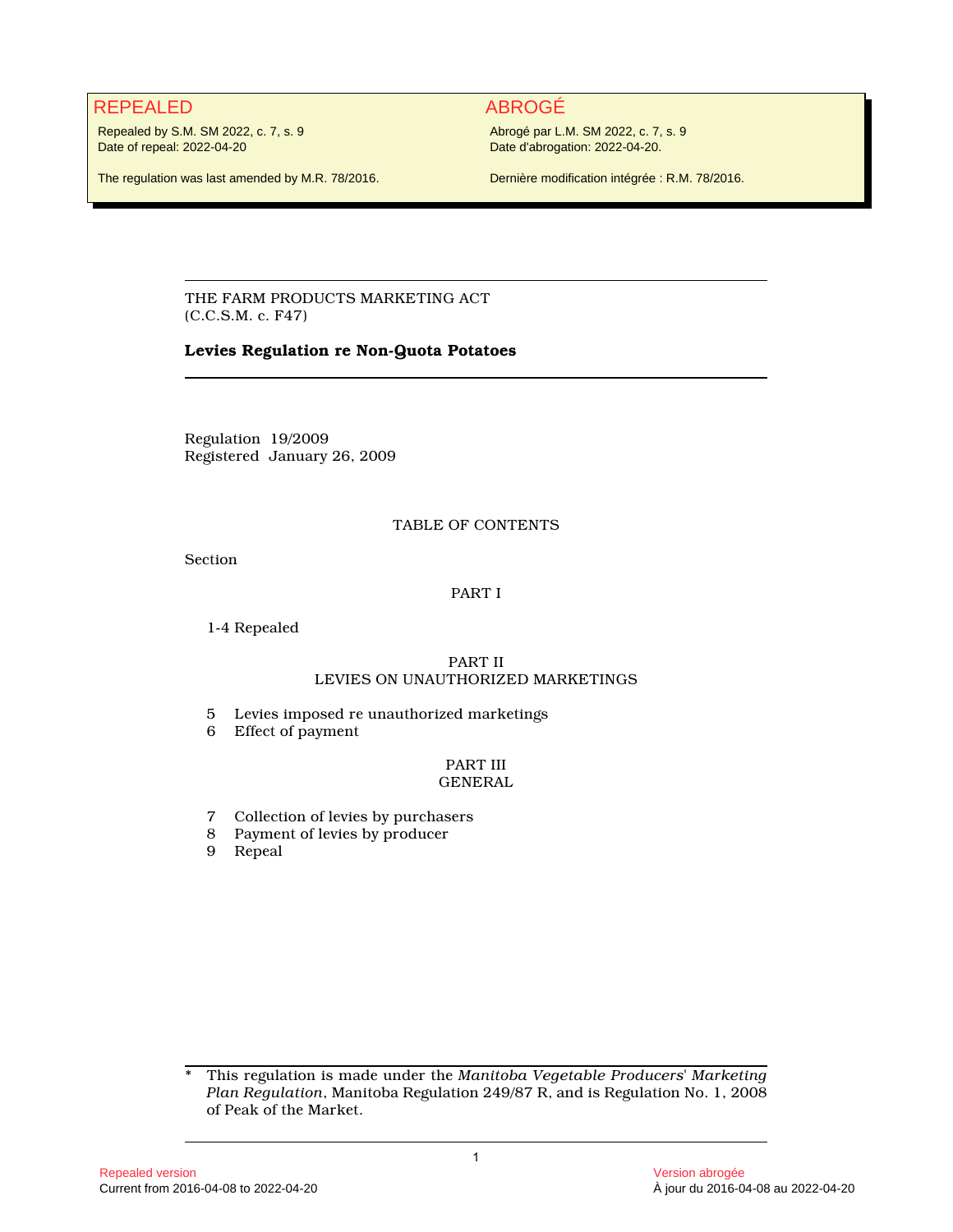# PART I

**1 to 4** [Repealed]

M.R. 19/2009

#### PART II

#### LEVIES ON UNAUTHORIZED MARKETINGS

# **Levies imposed re unauthorized marketings**

**5** A levy is imposed on every producer who markets potatoes in any manner prohibited by sections 40, 41, 42, or 43 of the *Potato Quota Order* , Manitoba Regulation 13/95, of \$5 for each 100 pounds or portion thereof of potatoes so marketed.

#### **Effect of payment**

**6** The payment of any levies pursuant to this Part shall not be construed as an approval or a sanctioning in any way by this Board of the marketing of such potatoes and the provisions of all regulations and orders of this Board, and all sanctions provided under the Act, shall apply to such marketing notwithstanding such payment of levies.

# PART III

#### GENERAL

#### **Collection of levies by purchasers**

**7** Each purchaser shall at the time the purchaser takes delivery of potatoes from a producer deduct from the monies payable for such potatoes all levies payable by the producer of such potatoes to this Board pursuant to this regulation and shall forward such levies to this Board at its office, 1200 King Edward Street, Winnipeg, Manitoba, not later than 30 days following the receipt of such potatoes by that purchaser.

# **Payment of levies by producer**

**8** Every producer shall pay to this Board at its office, 1200 King Edward Street, Winnipeg, Manitoba, all levies payable by that producer under this regulation that were not deducted and forwarded to this Board by the person who received such potatoes from that producer, not later than 45 days following the marketing of potatoes by that producer.